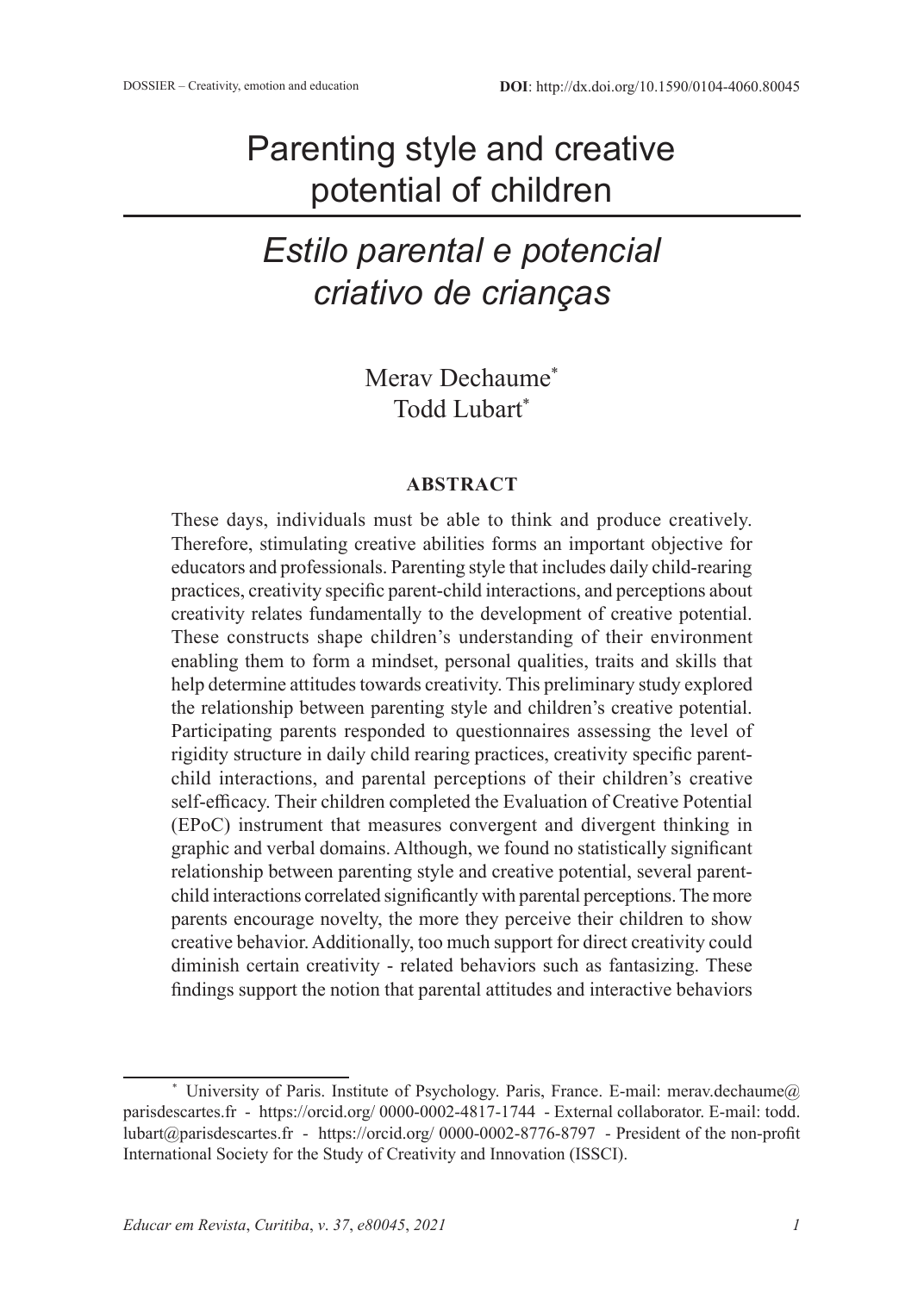are significant predictors of children's creative abilities, thus suggesting possible avenues for further research and educational practices to support novel, discovery activities.

*Keywords:* Parenting style. Multivariate model of creative potential. Evaluation of Creative Potential.

#### **RESUMO**

Hoje em dia, as pessoas precisam ser capazes de pensar e produzir de forma criativa. Por isso, a estimulação das habilidades criativas constitui um objetivo importante para educadores e profissionais. O estilo parental que inclui práticas cotidianas de educação dos filhos, interações entre pais e filhos especificamente voltadas para a criatividade e percepções sobre a criatividade se relaciona fundamentalmente com o desenvolvimento do potencial criativo. Estes construtos moldam a compreensão das crianças sobre seu ambiente, permitindo-lhes formar uma mentalidade, qualidades pessoais, traços e habilidades que ajudam a determinar atitudes em relação à criatividade. Este estudo preliminar explorou a relação entre o estilo parental e o potencial criativo das crianças. Os pais participantes responderam aos questionários avaliando o nível de estrutura de rigidez nas práticas cotidianas de educação dos filhos, as interações entre pais e filhos especificamente voltadas para a criatividade e as percepções dos pais sobre a autoeficácia criativa de seus filhos. Seus filhos preencheram o instrumento de Avaliação do Potencial Criativo (EPoC), que mede o pensamento convergente e divergente nos domínios gráfico e verbal. Embora não tenhamos encontrado qualquer relação estatisticamente significativa entre o estilo parental e o potencial criativo, várias interações pai-filho se correlacionaram significativamente com as percepções dos pais. Quanto mais os pais incentivam a novidade, mais eles percebem que seus filhos demonstram comportamento criativo. Além disso, apoio excessivo à criatividade direta poderia diminuir certos comportamentos relacionados à criatividade, como a fantasia. Estes achados apoiam a noção de que as atitudes dos pais e os comportamentos interativos são preditores significativos das habilidades criativas dos filhos, sugerindo assim possíveis caminhos para pesquisas e práticas educacionais adicionais para apoiar atividades inovadoras e de descoberta.

*Palavras-chave*: Estilo parental. Modelo multivariado de potencial criativo. Avaliação do potencial criativo.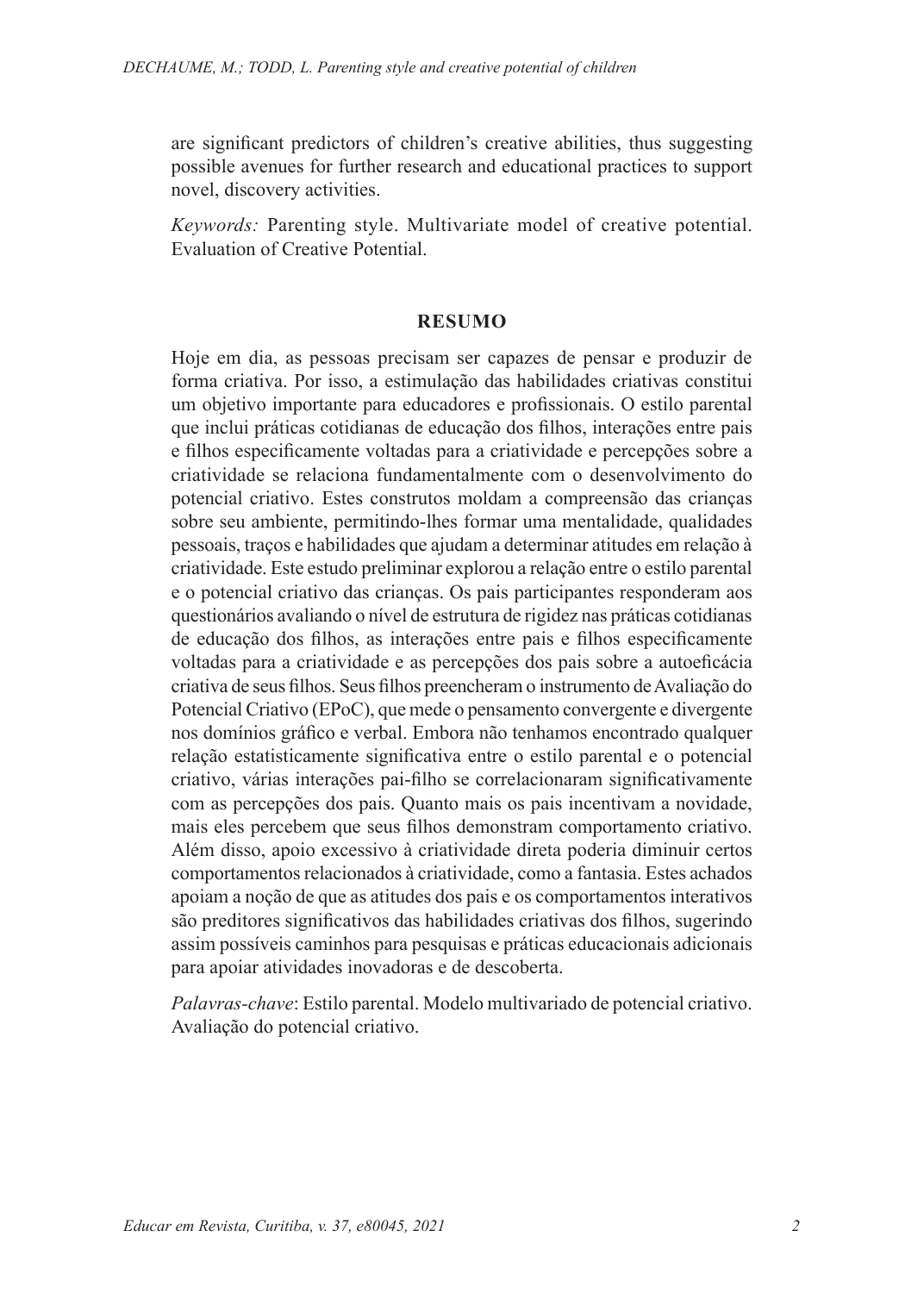#### **Parenting style and creative potential of children**

Creativity is an essential quality for personal and global socio-economic growth as rapid technological advancements and increasing competitiveness require the ability to think and produce creatively (LUBART; BESANÇON; BARBOT, 2019; PUGSLEY; ACAR, 2018). The acquisition of skills related to creativity such as open mindlessness, persistence and mental flexibility, risk taking and curiosity contribute to individual and global well-being both in the present and for generations to come.

#### **Four-C Model of Creativity**

Creativity corresponds to the ability to produce new content adapted within its context. Rather than producing strange or off-topic ideas, creativity promotes originality with meaning and value in their context of production (LUBART; BESANÇON; BARBOT, 2019). Creativity manifests itself at four levels of achievement. At the personal level, *mini-c* creativity appears at the individual level when someone discovers something new and meaningful to themselves but not necessarily valued or recognized by others. *Little-c* creativity expands mini-creativity at the personal level through feedback and appreciation from others such as friends and family. The *Pro-c* level offers originality recognized by colleagues and associates in a professional environment such as the literary or scientific world. The fourth level, *Big C* creativity achieves eminence within a field through significant contributions recognized worldwide over time (KAUFMAN; BEGHETTO, 2009).

#### **Multivariate Model of Creative Potential**

Creativity guides the evolution of humankind. Since prehistoric times, our ancestors invented hunting tools, then improved them, an adaptation for their needs within their environment. The murals found in caves, such as those in Lascaux France illustrates how individuals achieved innovation within the sphere of visual communication (LUBART *et al.*, 2015). According to the Organization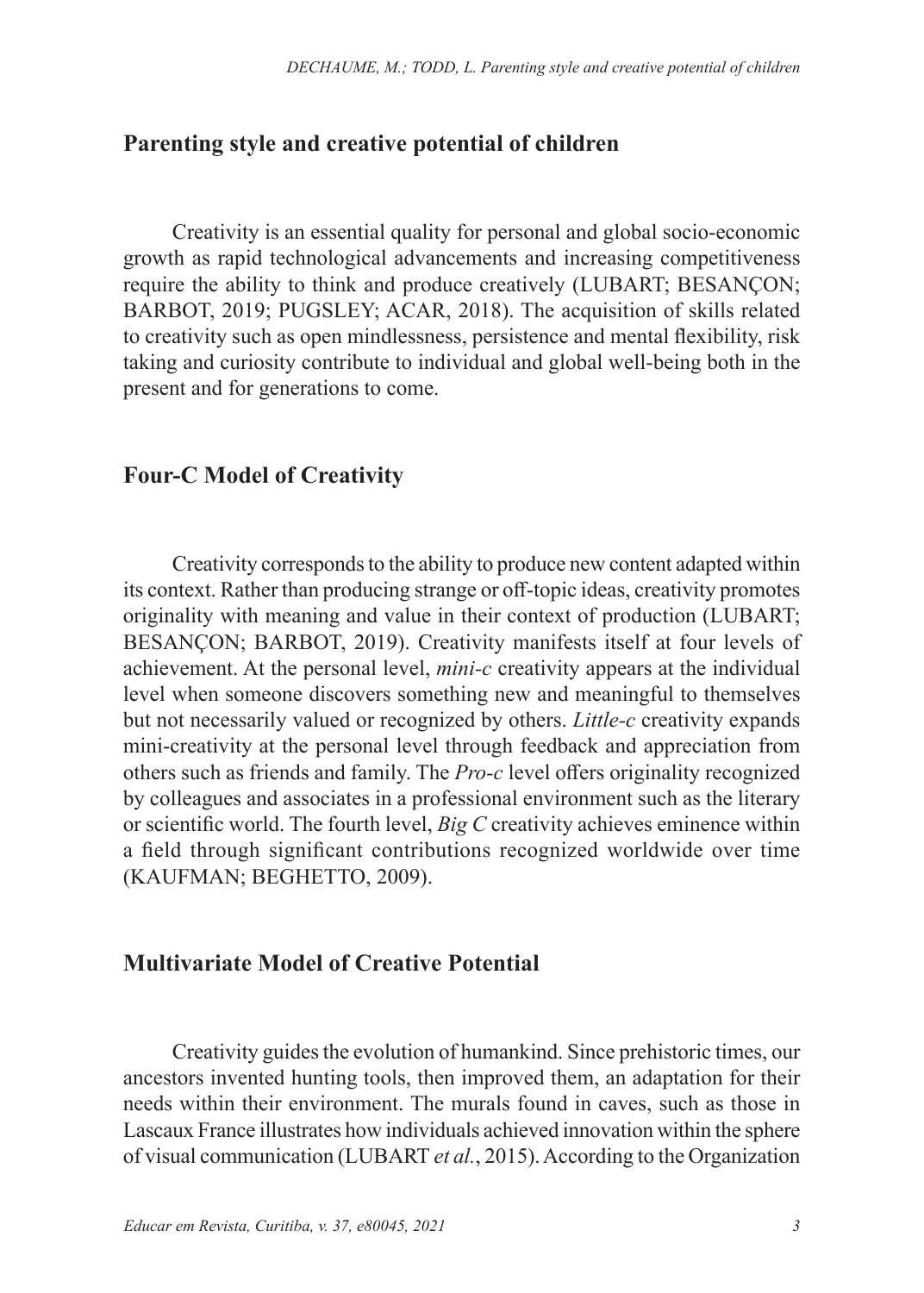for Economic Co-operation and Development (ANANIADOU; CLARO, 2009), children need to master a set of cognitive, social and emotional skills that enhance communication, cooperation, critical thinking and creativity in order to meet the challenges of the 21st century. Creative potential indicates what an individual *can* do when considering the implications of the environment, life experiences, and one's cognitive and emotional development. Creative potential can change and develop over time, and it is not necessarily a general creative capacity. For example, high potential within a scientific domain may not indicate high potential within another domain such as music. An individual's potential to create depends on the availability and accessibility to variables that, when combined contribute to the development of the creative process (LUBART; BESANÇON; BARBOT, 2019). This combination of components depicts the main principle underlying the Multivariate Model of Creative Potential (see Figure 1).



FIGURE 1 — MULTIVARIATE MODEL OF CREATIVE POTENTIAL

SOURCE: Dechaume and Lubart. The figure is adapted from the original: Lubart *et al*. (2015).

In the Multivariate Model of Creative Potential, cognitive factors refer both to general and specific domain knowledge and intellectual capacity such as mental flexibility and associative capacity. Conative factors include personality traits such as risk-taking and motivation. Affective factors relate to personal emotional qualities, and environmental factors consider the physical and social context surrounding the individual (e.g., school, community, family, culture). These components contribute to the *potential* for creativity and are engaged in the *process* through which a creative *product* may or may not be produced.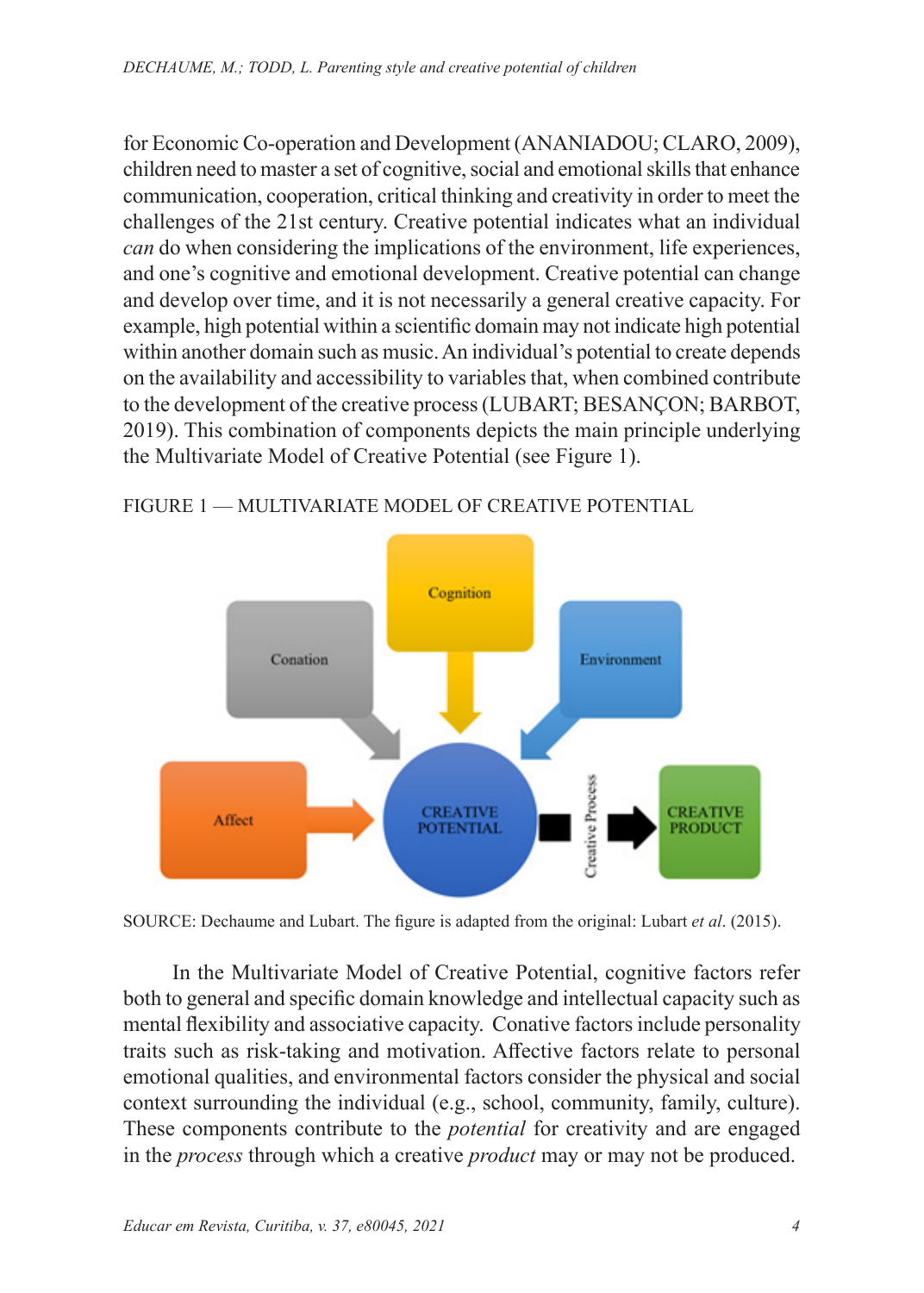Creative potential is a latent capacity used during engagement with a task. A person who does not engage with a task will not be able to show or utilize their potential, and consequently, creative productivity within the task. Task engagement then relates to motivation as well as environmental factors that promote task engagement. For example, athletic potential to play rugby relates to the environmental conditions of physical stature and access to rugby training. Task engagement then becomes possible as a child grows physically and gains access to rugby practices. Otherwise, a child's athletic potential as a rugby player may remain latent and unexploited (BESANÇON; LUBART, 2015; STERNBERG; LUBART, 1995).

#### **Measuring Creative Potential**

Evaluating creative potential can occur either by measuring individual components or within a scenario-based evaluation testing environment under explicit demands (BESANÇON; LUBART, 2015). The componential evaluation approach considers generalized, domain-specific and task-specific abilities by measuring individual differences. Componential measurement includes cognition indicated through level of mental flexibility, conation with personality traits such as openness to new ideas, and motivational factors found on scales and questionnaires. The scenario-based approach measures *potential* rather than an actual effective *accomplishment* because the situation occurs within a test environment instead of within a naturally occurring event. Scenario-based evaluation measures production capacity when individuals encounter a domainspecific creative task (e.g., artistic, writing, musical) in two distinct phases, divergent-exploration and convergent-integrative.

In the divergent-exploratory thinking phase, a dynamic movement occurs among various elements in order to explore reflectively. In the divergentexplorative phase, an individual transcends boundaries of a particular problem or task and searches for new directions. This phase engages mental flexibility, openness, persistence, curiosity, and motivation as the individual explores the given task. An individual's existing knowledge base, skills to investigate, and environment support cognitive functions in the divergent-exploration phase. The convergent-integration phase features assimilation, grouping, and selective treatment of the elements collected during the divergent-explorative phase. The selective process leads to elaboration of a single idea or solution through convergence and integration (BESANÇON; LUBART, 2015).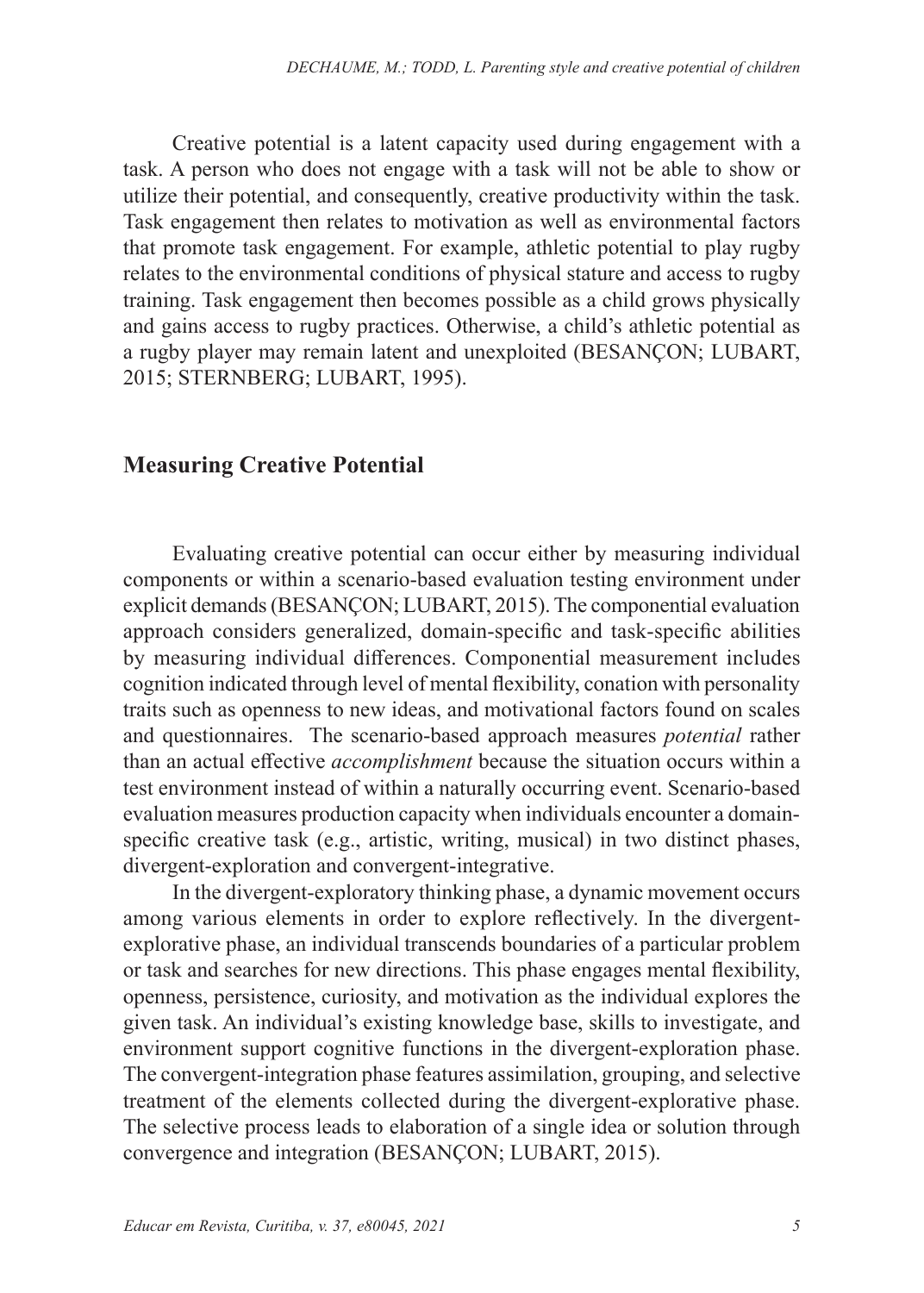## **Effect of family environment**

Creative productivity requires environment support (DENG; WANG; ZHAO, 2016). Familial-based relationships provide the cognitive and affective basis as children develop their creative capacity. Parenting style defines the family environment and essentially refers to daily child-rearing practices, attitudes, perceptions, and interactive behaviors between parents and their children (JANKOWSKA; KARWOWSKI, 2019). Parenting style helps develop creative potential of children by shaping their understanding of their surroundings and by their ability to construct mindset, personal qualities, traits, and skills (CROPLEY, 1967; RUNCO; JOHNSON, 2002).

Lautrey (1980) described two elements that, when present in the family environment, contribute to the intellectual development of children. First, disturbances in daily life impact assimilation of knowledge, and second, a state of re-equilibrium provides an eventual construction of new knowledge. Specifically, Lautrey described the family environment as a source of disturbance that resists the Piagetian assimilation scheme as a necessary condition for reequilibrium, and therefore, eventual construction of knowledge. Lautrey found these disruptive processes evident in both the general physical world and daily family functioning with rules of behaviors and habits that evoked a sense of regularity in both environments. This regularity allowed children to see the results of their actions from both the daily family environment, random events similarly to those occurring within the general physical world.

Lautrey (1980) described three different types of family environments based on a continuum of rigidity. At the lowest end of the rigidity continuum, disruptive events fail to be regulated, structured, and assimilated. Children are in a constant state of disequilibrium and therefore, may experience less cognitive construction.

At the other end of the continuum, children experienced more predictable family environments. Relationships between events seemed simple, regular, and known. Although predictable and structured environments provided regularity as a necessary condition for cognitive construction, they did not permit many situations that stimulated a state of disequilibrium. Therefore, possibilities of cognitive constructions occurred on a limited, restrictive basis. More recently, researchers founded an authoritarian parenting style linked with a tendency to value compliance traits and they found that a more restrictive familial environment negatively predicted creative development in children (FEARON; COPELAND; SAXON, 2013; TENNET; BERTHELSEN, 1997).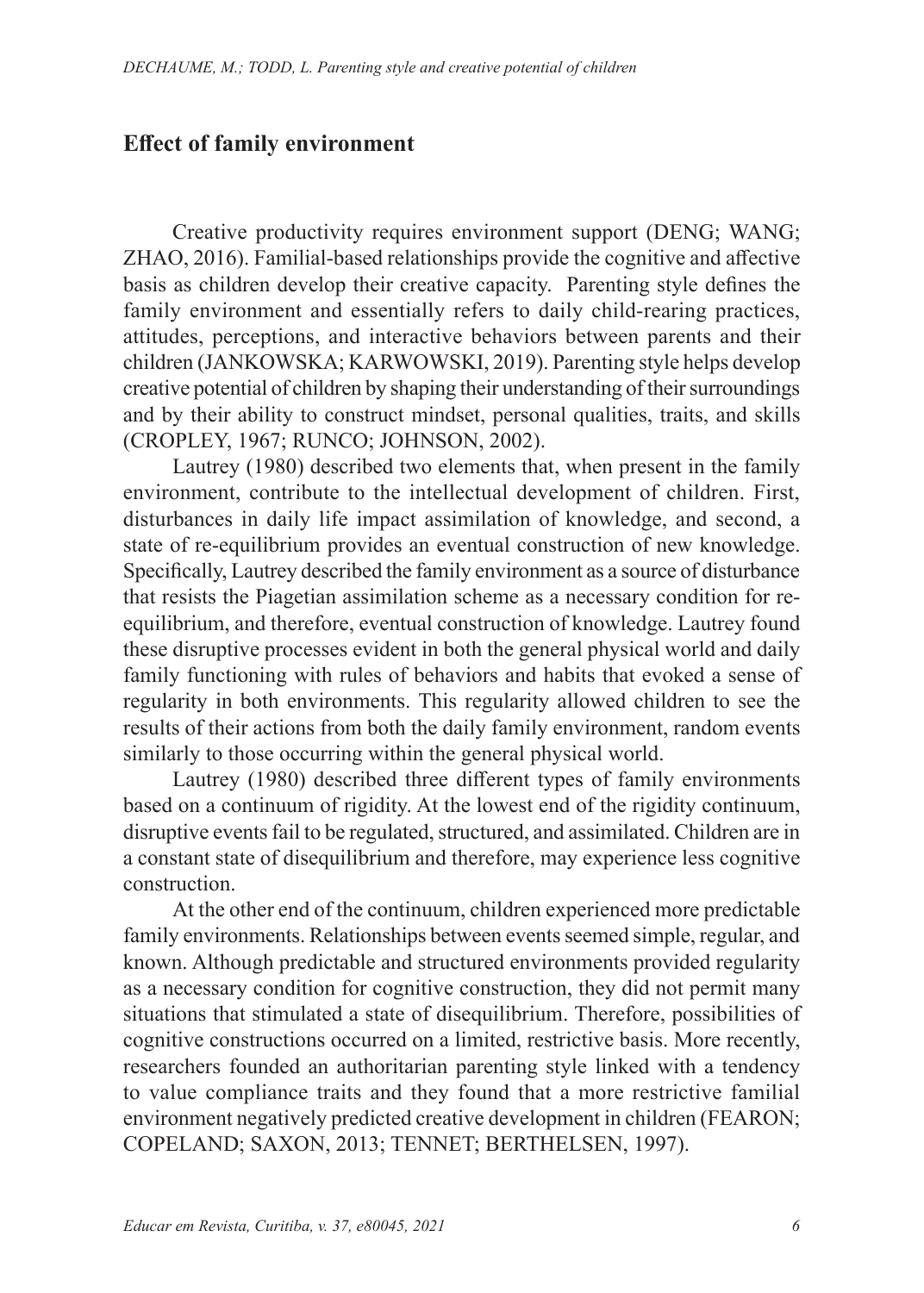Lautrey (1980) identified a third familial environment situated between the low rigidity and high end of the continuum. In this environment assimilation was not guaranteed because events were not always regulated in the same way. In this midpoint environment, between low rigid and high rigid environment, an individual entered a state of disequilibrium when they failed to relate two *previously* integrated events. A new mediating event was necessary for reassimilation, and eventual cognitive construction. These constructions occurred through an extension, expansion, or elaboration of the initial scheme.

### **Purpose of the present study**

Broadly, this preliminary study explored the relationship between parenting style and the creative potential of children. We examined three constructs: daily child-rearing behaviors, creativity-specific parent-child interactions, and parental perceptions of their child's creative self-efficacy. We perceive these constructs as important contributing factors in what makes a family environmentcreative. We evaluated the creative potential of children through four constructs of task accomplishment in two specific domains using divergent-exploratory and convergent-integrative cognition. Finally, we determined the relationship between each of the three parenting style constructs with the four constructs of creative potential of children.

### **Method**

The study methodology examined the relationship between parenting style through a battery of three questionnaires and the creative potential of children through a series of tasks on the Evaluation of Potential Creative (EPoC) instrument. The three parenting style constructs were correlated with each of the four constructs measuring creative potential of children.

#### *Participants and procedures*

The primary investigator received approval for the study from both the primary school principal and the regional inspector of the French National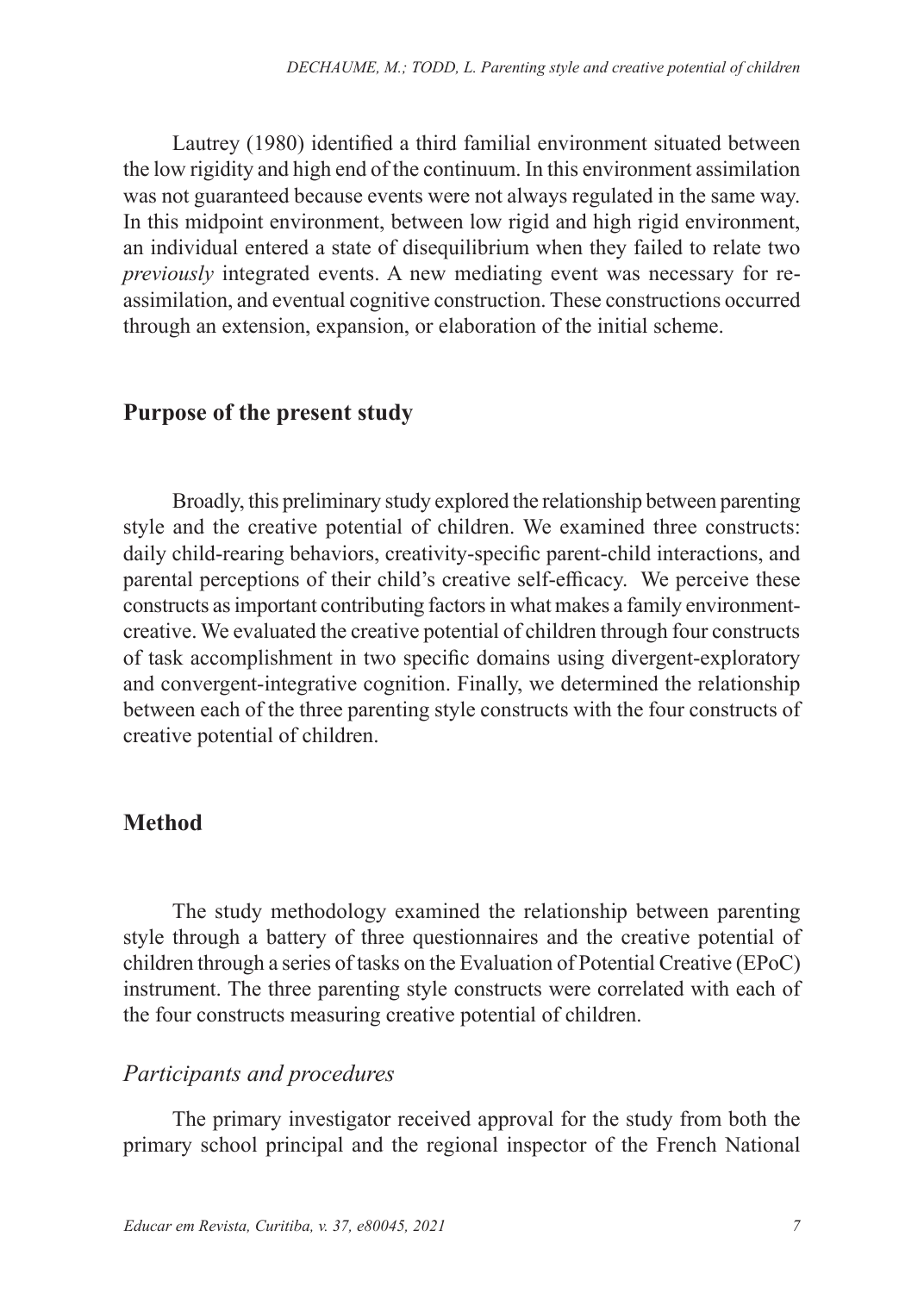Education. Parents of children ages 6-11 attending a local French primary school in a small rural village outside Paris received an invitation letter describing the study. Sixty-three of 80 families contacted signed and returned a consent agreement. Participants could withdraw from the study at any point. Respondents received a sealed envelope with instructions, a battery of three self-reporting questionnaires totaling 53-items, and separate return envelope for completed questionnaires. Participants completed and returned questionnaires to the teachers. Each participant represented a family unit rather than individual parents, as either one or both parents completed the questionnaires.

The parenting style battery included basic demographic items. Family unit participants were predominantly of French nationality (98% fathers and 95% mothers). Their ages ranged from 30 to over 45 years, with a median age range of 35 to 40 for both fathers and mothers. Most parents (70.2% fathers; 79.6% mothers) either completed technical or academic post-secondary education; some (17.5% fathers; 15.3% mothers) completed only high school. Some fathers (12.3%) did not complete high school or secured manual skill training, and a few mothers (5.1%) did not complete high school. Family size ranged from having 1 to 4 children, and 88.2% of the families reported having two or more children.

We evaluated participating children (41.4% girls; 56.9% boys) individually in a private room at school in two test sessions scheduled a week apart. The interim time frame served to neutralize normal fluctuations in participants' creative abilities. The school grade level of children included first grade  $(N = 13;$ ages 6-7 yrs.), second grade (*N* =11; ages 7-8), third grade (*N* = 12; ages 8-9), fourth grade ( $N = 8$ ; ages 9-10), and fifth grade ( $N = 13$ ; ages 10-11). Classroom teachers determined the order of individual participation in order to minimize disruptions with the daily functioning of the school and children's learning. Of the 63 families who agreed to participate, 58 families persisted. Two parents failed to complete questionnaires, and one withdrew; two children were absent for the assessment of creative potential.

#### *Instruments*

The study used a battery of parent questionnaires to evaluate parenting style and a measure of creative potential of school-age children. The parenting style grouped three constructs including (a) daily parenting behaviors derived from Lautrey's (1980) instrument; (b) specific interactive behaviors based on the Climate for Creativity in Parent-Child Relationship Questionnaire – CCP-CRQ (KWASENIESKA *et al.,* 2018), and (c) attitudes reflecting creative self-efficacy items based on Karwowski's *et al.* (2011) research. We used EPoC during the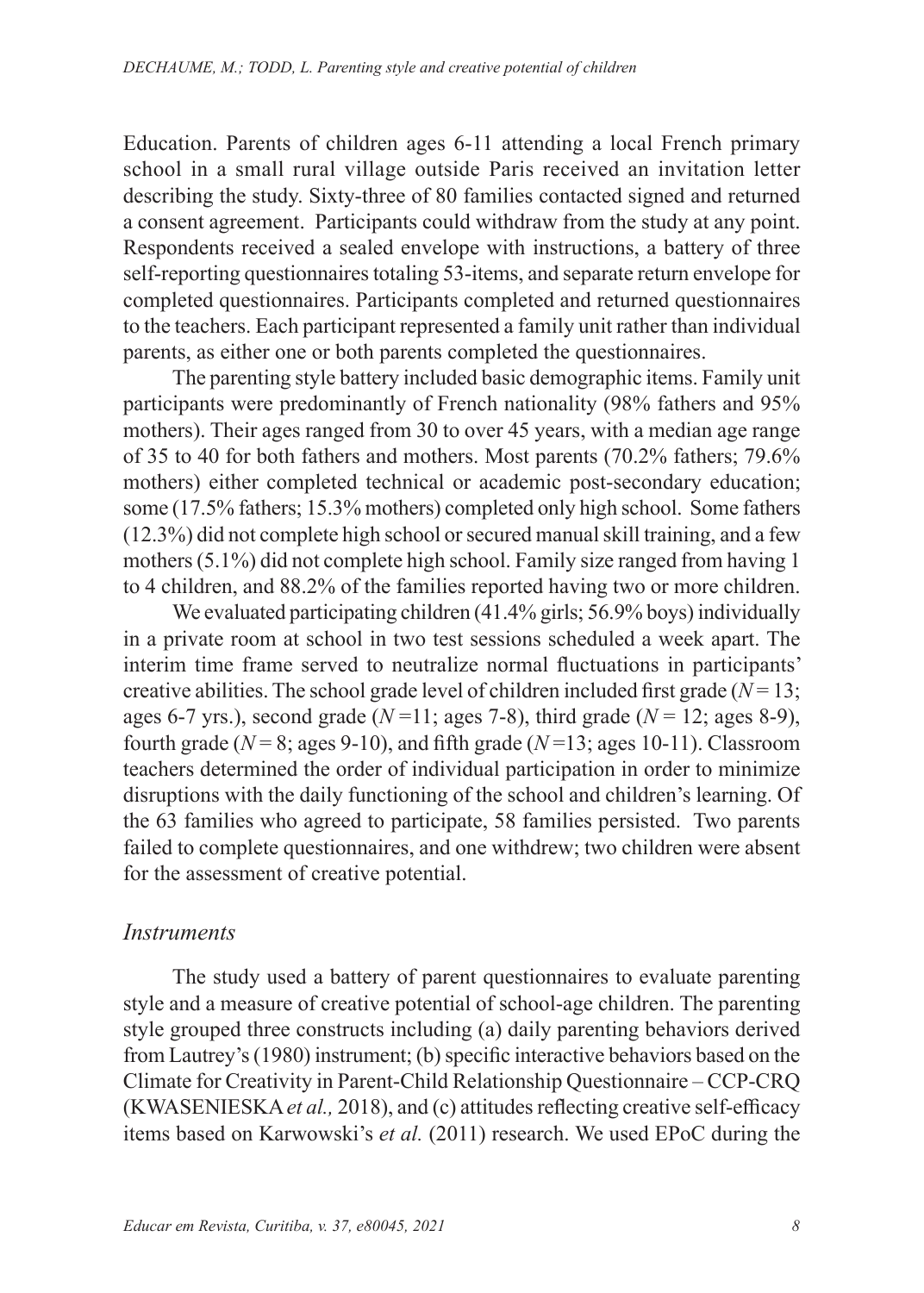two evaluation sessions with children to generate eight constructs measuring potential creativity of children.

### *EpoC*

We used the French version of EPoC, Evaluation of Potential Creativity (LUBART; BESANÇON; BARBOT, 2011) to estimate children's creative potential. We selected the EPoC instrument for its multidimensional rather than unidimensional capacity. Most traditional measurements of creative potential focus on either divergent or convergent types of creative thinking. The EPoC assessment engages children in the creation process where they both produce many ideas from a single stimulus and produce a single solution integrating several elements. In this way, EPoC measures divergent-exploratory and convergent-integrative tasks in two domains familiar to school-aged children (verbal and graphic). The EPoC assessment requires children to meet with a trained evaluator for two separate sessions, each about 45 minutes in duration. The overall evaluation consists of eight child-friendly tasks from two domains with four configurations: divergent-graphic (DG), divergent-verbal (DV), convergent-integrative graphic (IG) and convergent-integrative verbal (IV). DG and DV tasks provide scores for fluency based on the number of productions and are norm-referenced. The IV and IG tasks are criterion-referenced and scored by two independent, qualified raters (BARBOT; BESANÇON; LUBART, 2016). The first evaluation session includes a short warm-up phase followed by four tasks. The second session, approximately one week later, was comprised of the four remaining tasks.

### *Parenting style questionnaires*

The battery of parental questionnaires was comprised of several instruments. The first set of 20 multiple choice single selection items evaluated a continuum of rigidity expressed in daily practices and habits related to organization of time, space, physical activities, and social life of their children (LAUTREY, 1980). We adapted the 22-item questionnaire by removing 2 outdated items. Responses did not follow a particular order in measuring level of rigidity to avoid possible bias. For example, the *most rigid* response could appear as response one, two, or three with a similar pattern for the flexible and least rigid responses. However, all *most rigid* responses received a value score of one followed by a score of two for a more flexible level and three for the least rigid level. Possible scores ranged from 20 for *most rigid* to 60 for the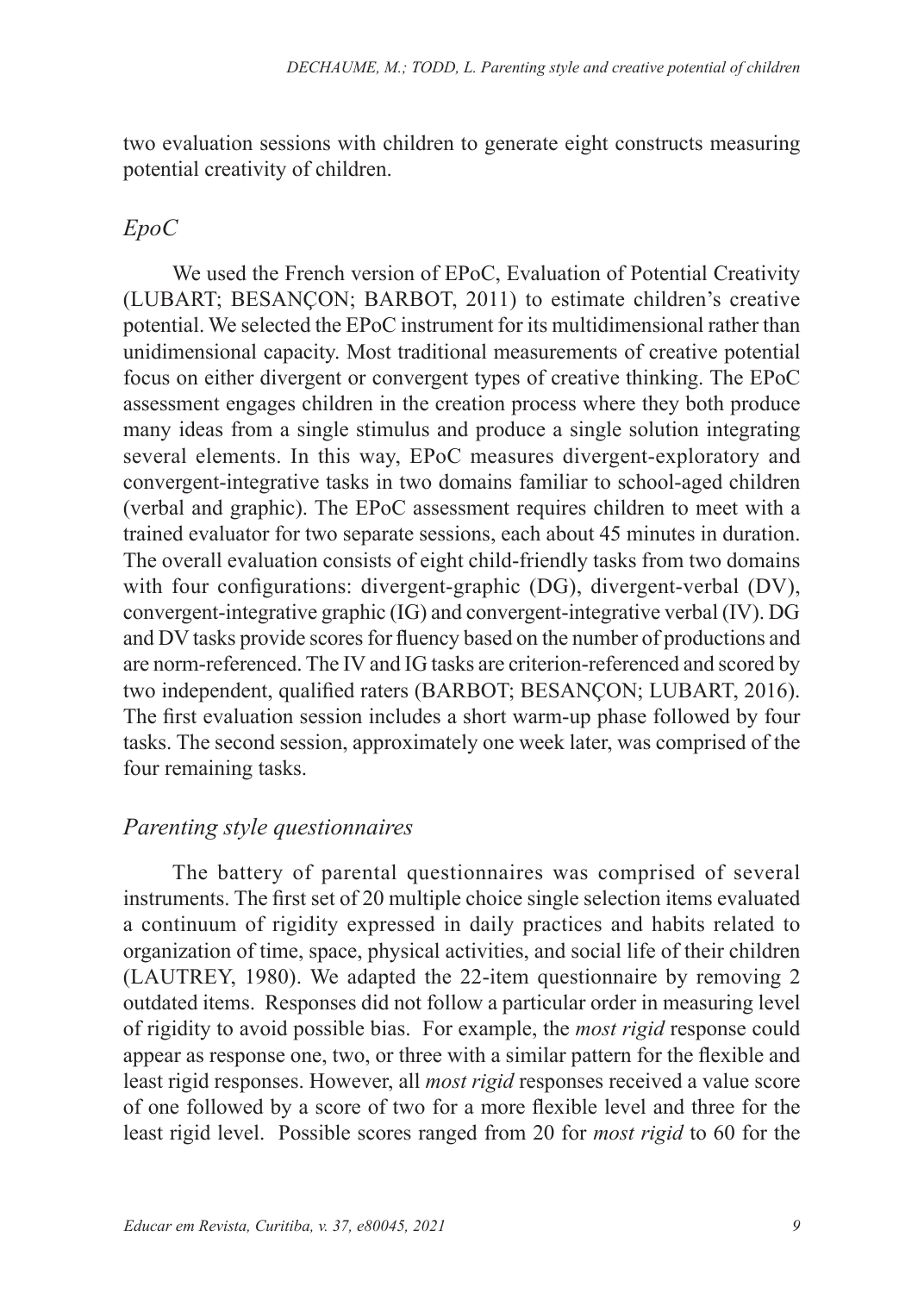*least rigid* level. An example for an item measuring least rigid to most rigid construct appeared as: "When it is time to go to sleep …"

(1) My child goes to sleep at a fixed hour

(2) My child goes to sleep according to an hour that we have set up, but this time may vary depending on the situation (ex: if there is no school the next day) (3) My child goes to sleep when they want to

The second questionnaire in the battery explored parent-child relationships concerning specific behaviors and actions related to creativity. We asked two independent bilingual researchers to translate the English version of The Climate for Creativity in Parent-Child Relationship Questionnaire – CCP-CRQ (KWASENIESKA *et al.*, 2018) into French, (with an additional translation check, back into English from French). Parents responded to this set of 23 questions on a 7-point Likert-type scale ranging from *not at all agree* to *strongly agree*. These items evaluated the specific parental behavioral patterns that might shape children's mindsets towards creativity. The CCP-CRQ included four subscales: parental encouragement to experience novelty and variety (e.g., "I show my child the multitude of colours of life and its complexity"); encouragement of non-conformism (e.g., "I often encourage my child to think outside of the box"); support of perseverance in creative efforts (e.g., "When my child has problems I support him and encourage him to consider different solutions"); and encouragement to fantasize (e.g., "I talk with my child about funny and strange imaginary situations and ideas ...") (KWASENIESKA *et al.*, 2018).

The third questionnaire measured Parental Perceptions of their children's' creative self-efficacy (KARWOWSKI *et al.*, 2011). Items in this questionnaire evaluated parental beliefs concerning their children's' creative abilities. We modified the original 11-item 4-point Likert scale by removing one ambiguous item. In this measure, parents responded to the items on a 4-point Likert scale ranging from *not at all* to *absolutely*. An example of this construct item stated, "I think that my child is a creative person". We asked parents to complete the parenting style questionnaire either separately or jointly.

## **Results**

Descriptive statistics of parental responses on all three questionnaires appear in Table 1. Similarly to Lautrey's work (1980), we formed three rigidity level structure groups of participating parents. Out of a possible score response range of 20 to 60, parents were identified as either having rigid rules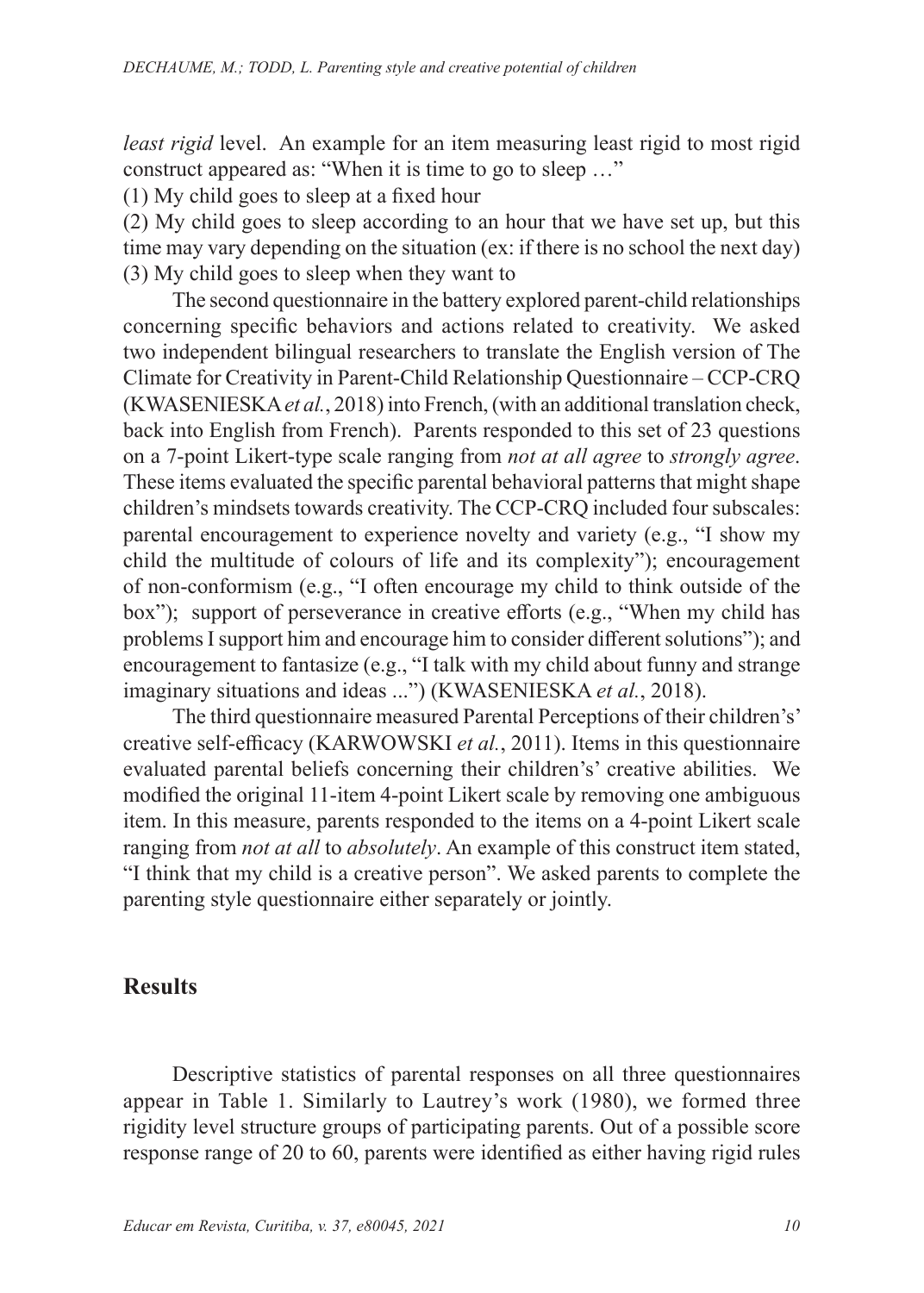(29-36;  $N = 22$ ), flexible rules (37-40;  $N = 21$ ) or low rule (41-46;  $N = 15$ ) in their home environment. The low reliability for this questionnaire in our study  $(\alpha = .372)$  along with an 8-factor model explaining only 51% of the variance reflect the independent nature of most items within this questionnaire.

The measure of CCP-CRQ (KWASENIESKA *et al.*, 2018) of parentchild interaction in our study showed relatively high reliability ( $\alpha$  = .706). The subscales of the CCP-CRQ provided more detailed information on the types and nature of creativity specific parent-child interactions. The range of the subscale's reliabilities was between  $\alpha = .735$  (6 items-encouragement of nonconformism) to  $\alpha$  = .801 (7 items-support of perseverance in creative efforts). In the third questionnaire measuring Parental Perceptions (KARWOWSKI *et al.*, 2011), parents rated children as more creative rather than less creative on their perceptions of their children's creative self. The overall reliability of this questionnaire in our study was high ( $\alpha$  = .804).

|                        | PR      | CC   | PP   | CC-SPCE | CC-ENC  | <b>CC-EENV</b> | CC-EF |
|------------------------|---------|------|------|---------|---------|----------------|-------|
| N                      | 58      | 58   | 56   | 58      | 58      | 57             | 58    |
| Mean                   | 38.1    | 112  | 29.3 | 6.03    | 4.39    | 5.33           | 1.87  |
| SD                     | 3.84    | 11.7 | 4.19 | 0.67    | 1.14    | 0.85           | 1.14  |
| Range                  | 17      | 49   | 18   | 2.71    | 4.67    | 3.57           | 6     |
| Minimum                | 29      | 90   | 20   | 4.29    | 1.83    | 3.29           |       |
| Maximum                | 46      | 139  | 38   | 7       | 6.5     | 6.86           |       |
| <b>Skewness</b>        | $-0.09$ | 0.23 | 0.05 | $-0.48$ | $-0.45$ | $-0.51$        | 2.85  |
| Std. error<br>skewness | 0.31    | 0.31 | 0.31 | 0.31    | 0.31    | 0.32           | 0.31  |

TABLE 1 *–* DESCRIPTIVE STATISTICS OF PARENTAL STYLE QUESTIONNAIRES

*Note.* PR-Parental Rigidity, CC -Total score Climate for Creativity, PP - Parental Perceptions, CC-SPCE- Support of Perseverance in Creative Efforts, CC-ENC- Encouragement of Non-Conformism, CC-EENV- Encouragement to Experience Novelty and Variety, CC-EF- Encouragement to Fantasize. SOURCE: Prepared by the authors.

The EPoC assessment provided data to examine the relationship between children's creative potential scores and their parent's responses on each of the three self-reporting scores on the parenting style questionnaires. Table 2 presents the Pearson's *r* correlation matrix used to examine these seven constructs.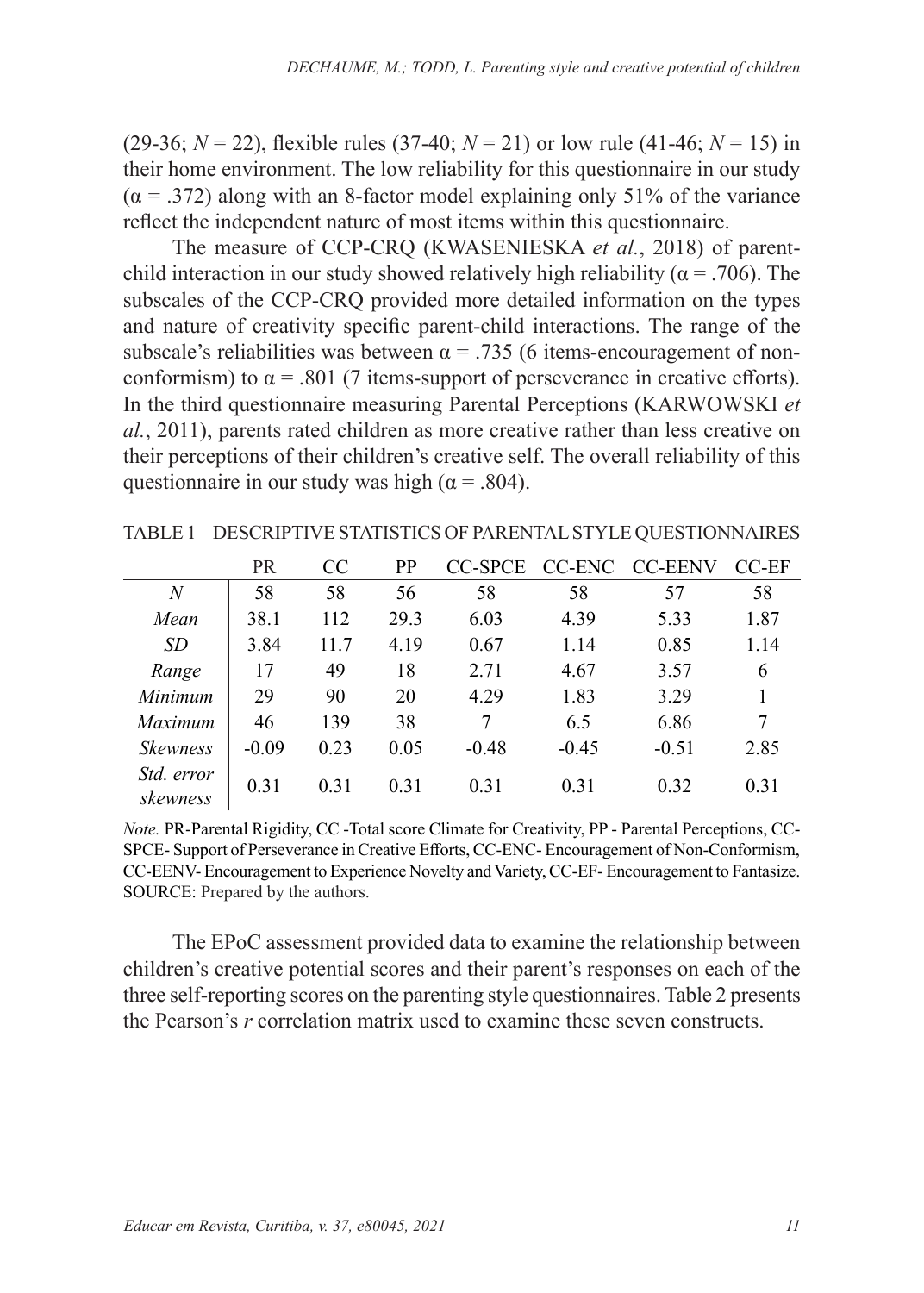#### TABLE 2 – PEARSON R CORRELATION BETWEEN PARENTING STYLE AND EVALUATION OF CREATIVE POTENTIAL (EPOC) CONSTRUCTS

| PR                 |         | CC        | PP          | $CC-$      | $CC-$       | $CC -$  | $CC-EF$ DG |     | DV       | IG       | IV |
|--------------------|---------|-----------|-------------|------------|-------------|---------|------------|-----|----------|----------|----|
|                    |         |           | <b>SPCE</b> | <b>ENC</b> | <b>EENV</b> |         |            |     |          |          |    |
| PR                 |         |           |             |            |             |         |            |     |          |          |    |
| CC                 | 0.05    |           |             |            |             |         |            |     |          |          |    |
| PP                 | 0.18    | $0.35**$  |             |            |             |         |            |     |          |          |    |
| CC-<br><b>SPCE</b> | $-0.13$ | $0.47***$ | 0.13        |            |             |         |            |     |          |          |    |
| CC-ENC             | 0.16    | $0.68***$ | 0.21        | $-0.11$    |             |         |            |     |          |          |    |
| CC-<br><b>EENV</b> | 0.1     | $0.77***$ | $0.27*$     | $0.46***$  | 0.24        |         |            |     |          |          |    |
| $CC-EF$            | $-0.14$ | 0.11      | 0.1         | $-0.31*$   | 0.06        | $-0.17$ |            |     |          |          |    |
| DG                 | $-0.15$ | $-.05$    | 0.03        | $-0.25$    | 0.1         | $-0.02$ | $-0.02$    |     |          |          |    |
| DV                 | $-0.14$ | 0.04      | 0.2         | $-0.13$    | 0.07        | 0.08    | 0.04       | .25 |          |          |    |
| IG                 | 0.26    | 0.06      | 0.02        | 0.09       | $-0.01$     | 0.07    | $-0.05$    | .12 | 0.22     |          |    |
| IV                 | 0.14.   | 0.06      | 0.22        | $-0.15$    | 0.18        | 0.01    | 0.04       | .22 | $0.43**$ | $0.333*$ |    |

\**p* < .05, \*\* *p* < .01, \*\*\* *p* < .001

*Note.* PR-Parental Rigidity, CC -Total score Climate for Creativity, PP - Parental Perceptions, CC-SPCE- Support of Perseverance in Creative Efforts, CC-ENC- Encouragement of Non-Conformism, CC-EENV- Encouragement to Experience Novelty and Variety, CC-EF- Encouragement to Fantasize SOURCE: Prepared by the authors.

We were unable to identify a relationship between EPoC scores and the three questionnaires comprising our parenting style battery. We found a significant correlation between the CCP-CRQ scale (KWASENIESKA *et al.*, 2018) and the Parental Perceptions scale (KARWOWSKI *et al.*, 2011) ( $r = .348$ ,  $p < .01$ ). *Similarly, we found a significant correlation between the Parental Perceptions scale* (KARWOWSKI *et al.*, 2011) and the CCP-CRQ (KWASENIESKA *et al.,*  2018) subscale of Encouragement to Experience Novelty and Variety (*r =* .270,  $p < .05$ ). We found a significant negative correlation between the CCP-CRO (KWASENIESKA *et al.,* 2018) subscale of Support of Perseverance in Creative Efforts subscale and Encouragement to Fantasize subscale  $(r = -0.315, p \le 0.05)$ . The intercorrelations among the EPoC tasks, indicated that verbal and graphic domains were not totally disconnected and that scores could be linked. For example, in an integrative-graphic task, children could mix verbal and graphic creativity when explaining their graphic production.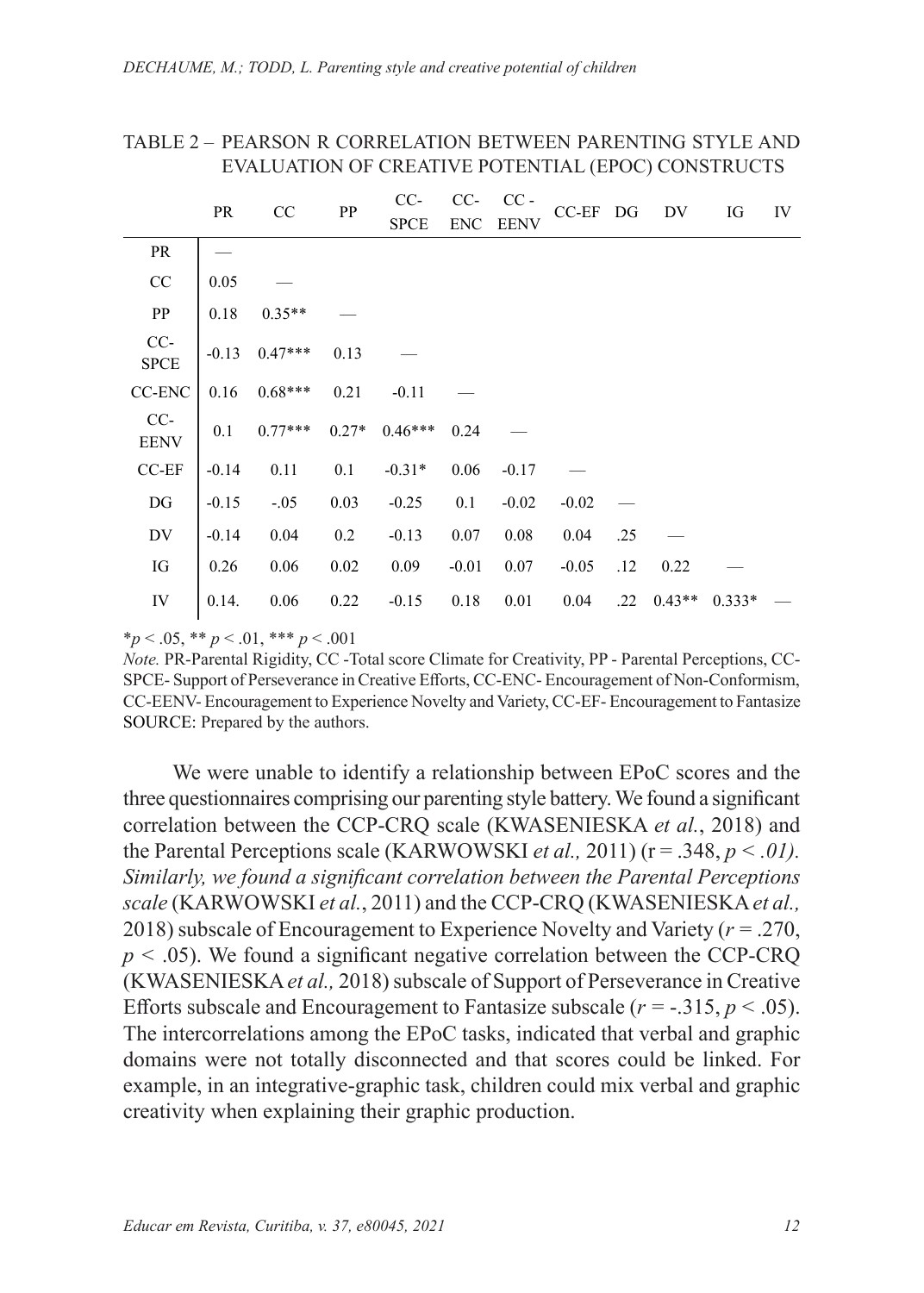#### **Discussion**

In this preliminary study, we explored three constructs of parenting style that may influence the creative potential of children. More specifically, we considered the effect of parental level of rigidity structure, explored the links between creativity specific parent-child interactions, and lastly, explored parental perceptions of their children's' creative self-efficacy. The conceptual basis for the parenting style component indicates how parents show their recognition and express their values to their children in a daily, repetitive manner. In doing so, they shape personal qualities and construct skills and traits which can either promote or inhibit creativity (KWASENIESKA *et al.*, 2018; LAUTREY, 1980). Our analysis did not find a statistically significant relationship between children's performance on EPoC tasks and parental levels of rigidity assessments. This finding merits a closer evaluation of each item related to the daily practices and habits between parents and their children and a review of the parental rigidity structure construct within the framework of creativity in the home environment. Furthermore, it is of interest to evaluate the nature of the relationship between parenting style and creative potential. Specifically, can this relationship be described as nonlinear as opposed to a linear, causal relationship?

Scores on the CCP-CRQ questionnaire (KWASENIESKA *et al.*, 2018) did not correlate significantly with scores on the EPoC tasks. However, CCP-CRQ (KWASENIESKA *et al*., 2018) scores did correlate significantly with Parental Perceptions (KARWOWSKI *et al.*, 2011) scores, and therefore indicated potential conceptual similarities between CCP-CRQ (KWASENIESKA *et al.*, 2018) and Parental Perceptions (KARWOWSKI *et al.*, 2011) questionnaire. The findings indicated that parent-child interactions correlated significantly with parental perceptions thus supporting the notion that parental attitudes and interactive behaviors are significant predictors of children's creative abilities (CSIKSZENTMIHALYI, 1996; GUTE *et al.*, 2008; KWASENIESKA *et al.*, 2018). Of interest is the significant correlation between parental perception of children's creative self-efficacy and interactions and behaviors relating to parental encouragement to experience novelty and variety. This result indicates that the more parents encourage novelty, the more they perceive that their children show creative behavior.

We found a significant negative correlation between the CCP-CRQ (KWASENIESKA *et al*., 2018) subscale of Encouragement to Fantasize with that of the CCP-CRQ (KWASENIESKA *et al.*, 2018) subscale of Support of Perseverance in Creative Efforts. This correlation provided insight into the type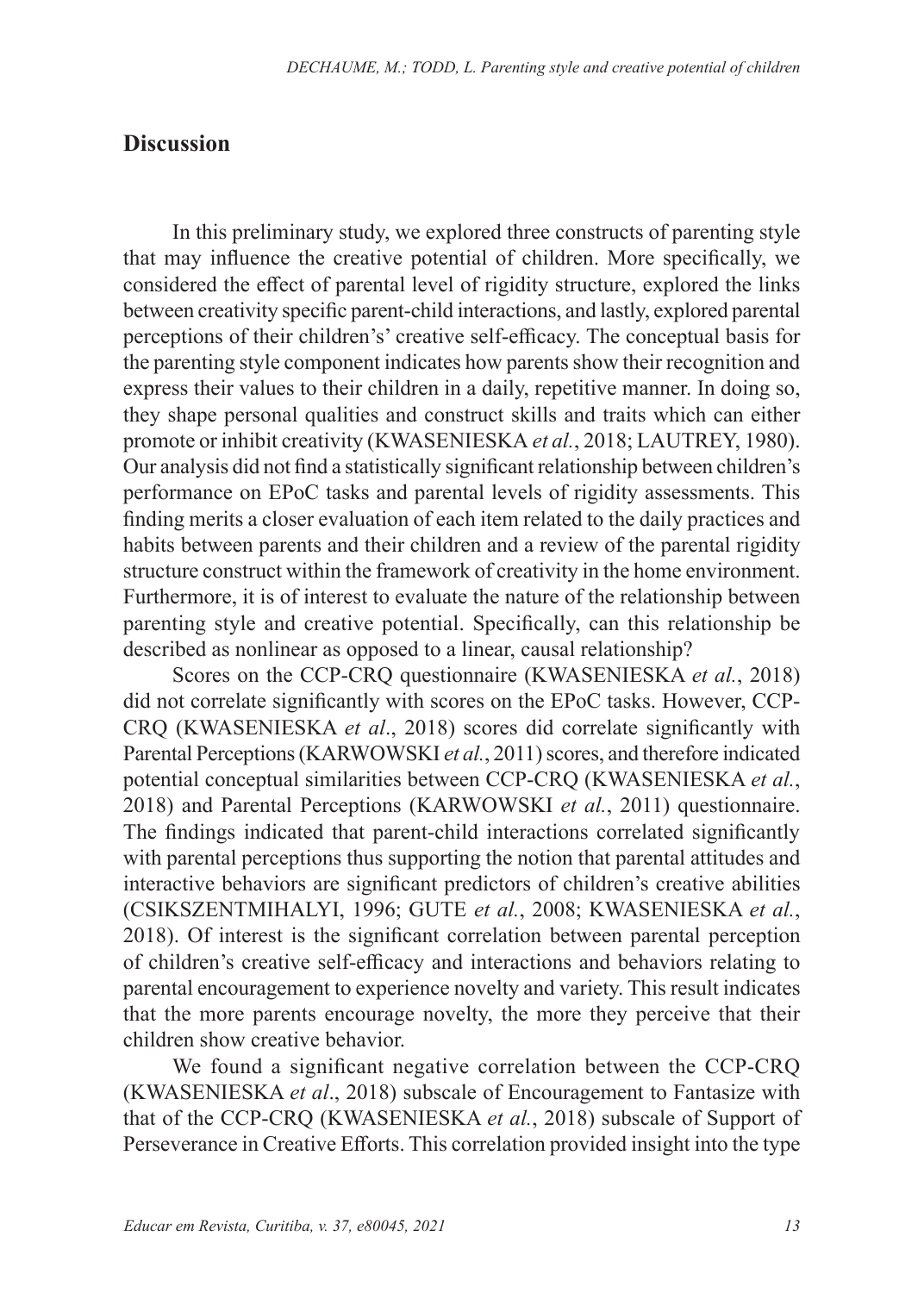of behaviors that may hinder a full engagement with creativity in the home environment. This may suggest that too much support for direct creativity can diminish children's engagements in behaviors such as fantasy, or that fantasizing is too demanding within the context of daily life. Fantasizing demands certain creativity related traits such as autonomy, independence, and questioning of authority and socio-cultural values which are possibly more difficult to adopt on a daily basis than conformity and compliance (PUGSLEY; ACAR, 2018).

### **Conclusion**

Creativity corresponds to the ability to produce new content adapted within its context. Creative potential indicates what an individual can do when considering the implications of the environment, life experiences, and the person's cognitive and emotional development. The components of the Multivariate Model of Creative Potential, contribute to the potential for creativity and are engaged in the process through which a creative output may or may not be produced. Creative productivity requires environmental support. Familial-based relationships provide the cognitive and affective basis as children develop their creative capacity by shaping their understanding of their surroundings and by their ability to construct mindset, personal qualities, traits, and skills. Broadly, this preliminary study explored the relationship between parenting style and the creative potential of children.

The correlations concerning parent-child interactions with parental perceptions do not allow a causal link to be determined. However, they suggest possible avenues for further research and educational practices to acknowledge and support novel, discovery activities. Beginning with the most essential, everyday life events, parents who engage in creative interactive behaviors, value qualities related to creative self-efficacy, and maintain these competencies support the creative potential of their children. Identifying constructs within parenting styles responsible for the development of creative potential enable us to accept and integrate those practices and behaviors, into our families, schools, and communities. By incorporating these behaviors at the family level, we will be able to acknowledge their essence and utility at a larger, social level.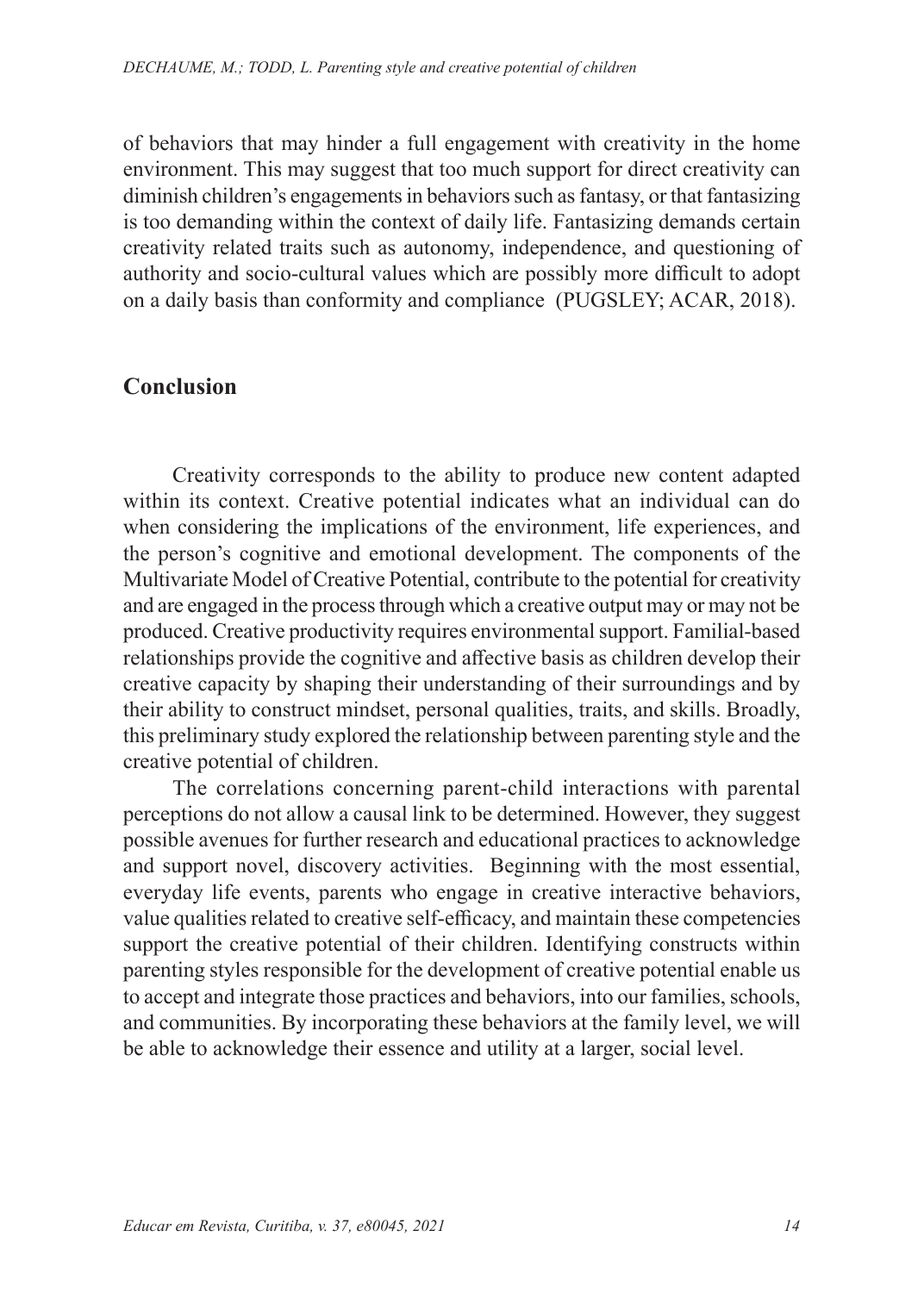## **REFERENCES**

ANANIADOU, Katrina; CLARO, Magdalean. 21st century skills and competencies for new millennium learners in OECD countries*. OECD Education Working Papers,* n. 41. Paris: OECD Publishing, 2009. DOI: https://doi.org/10.1787/218525261154. Available at: https://www.oecd-ilibrary.org/education/21st-century-skills-and-competences-fornew-millennium-learners-in-oecd-countries\_218525261154. Accessed on: Nov. 1, 2021.

BARBOT, Baptiste; BESANÇON, Maud; LUBART, Todd. The generality-specificity of creativity: Exploring the structure of creative potential with EPoC. *Learning and Individual Differences,* [*S. l.*], v. 52, p. 178-187, 2016. Available at: https://hal. parisnanterre.fr/hal-01392437/file/BBarbot\_Revision3.pdf. Accessed on: May 11, 2021.

BESANÇON, Maud; LUBART, Todd. *La créativité de l'enfant:* Évaluation et Développement. Bruxelles: Mardaga, 2015.

CSIKSZENTMIHALYI, Mihaly. *Creativity*: Flow and the psychology of discovery and invention. New York: Harper Collins Publishers, 1996.

CROPLEY, Arthur. *Creativity.* London: Longman, 1967.

DENG, Lifang; WANG, Lijuan; ZHAO, Yanyun. How creativity was affected by environmental factors and individual characteristics: A cross-cultural comparison perspective. *Creativity Research Journal,* Philadelphia, n. 28, p. 357-366, 2016.

FEARON, Danielle; COPELAND, Daelynn; SAXON, Terrill. The relationship between parenting styles and creativity in a sample of Jamaican children*. Creativity Research Journal,* Philadelphia, n. 25, p.119-12, 2013.

GUTE, Gary *et al.* The early lives of highly creative persons: The influence of the complex family. *Creative Research Journal,* Philadelphia, n. 20, p. 343-357, 2008.

JANKOWSKA, Dorota; KARWOWSKI, Maciej. Family factors and development of creative thinking*. Personality and Individual Differences,* [*S. l*.], n. 142, p. 202-206, 2019.

KARWOWSKI, Maciej *et al.* It doesn't hurt to ask… but sometimes it hurts to believe: Polish students' creative self-efficacy and its predictors. *Psychology of Aesthetics, Creativity and the Arts,* [*S. l.*], n. 5, p.154-164, 2011.

KAUFMAN, James; BEGHETTO, Ronald. Beyond big and little: The four c model of creativity*. Review of General Psychology,* [*S. l.*], n. 13, p. 1-12, 2009.

KWASENIESKA, Joanna Maria *et al.* Mothers' personality traits and the climate for creativity they build with their children. *Thinking Skills and Creativity,* [*S. l.*], n. 27, p. 13-24, 2018.

LAUTREY, Jacques. *Classe sociale, milieu familial, intelligence.* Paris: Presses Universitaires de France, 1980.